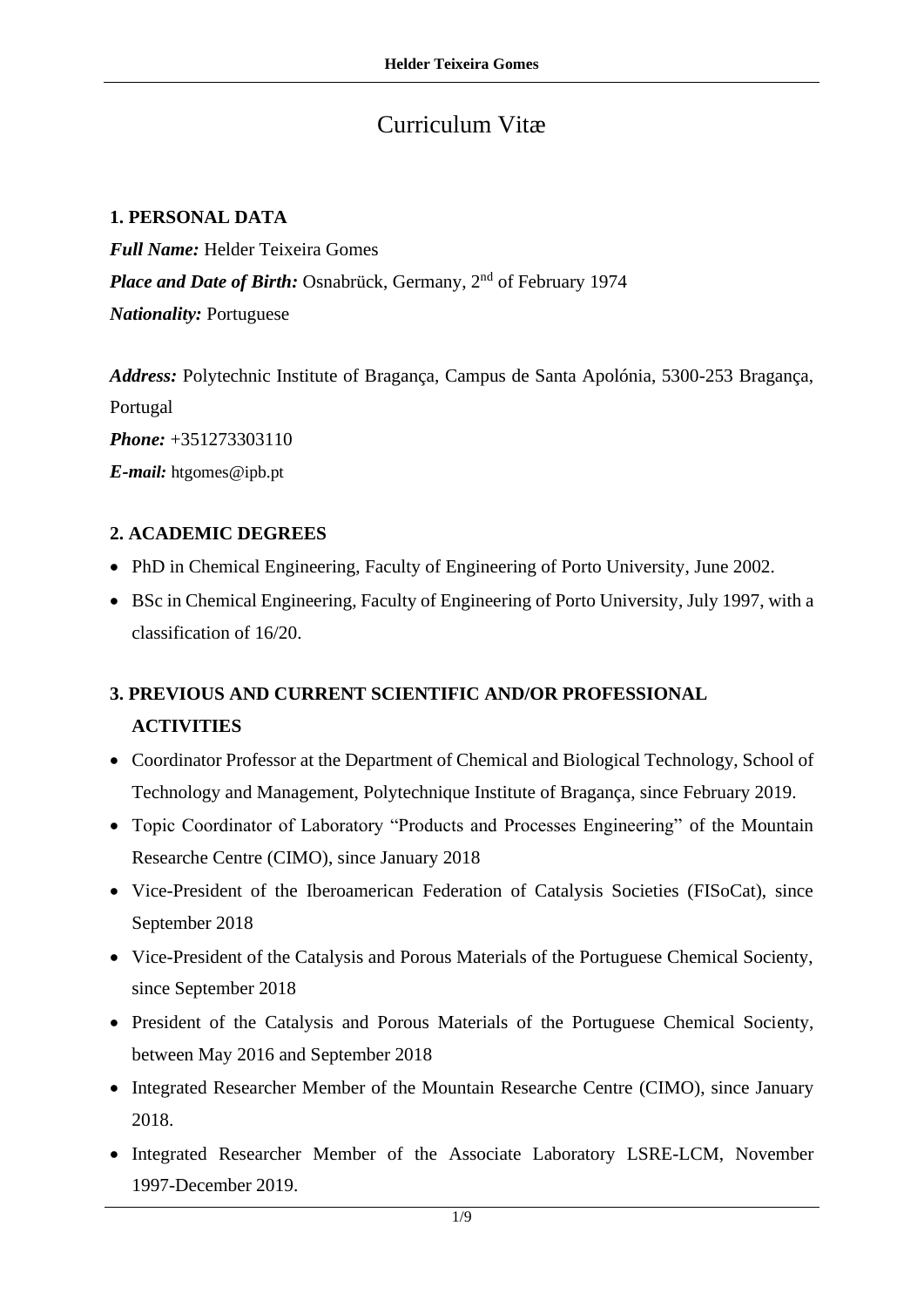- Adjunct Professor at the Department of Chemical and Biological Technology, School of Technology and Management, Polytechnique Institute of Bragança, November 2008-January 2019.
- Assistant Professor at the Department of Chemical and Biological Technology, School of Technology and Management, Polytechnique Institute of Bragança, November 2001-November 2008.
- Researcher at the Department of Research and Development of Fábrica de Tintas 2000, Lda, Industry from the Sector of Paints and Varnishes, July-November 1997.

## **4. MAIN RESEARCH INTERESTS**

Development and characterization of materials, adsorbents and heterogeneous catalysts for application in biomedical, environmental, fine chemistry and energy-related fields. Valorization of wastes and other resources into high-added value products. Development of treatment thecnologies in liquid-phase based on advanced oxidation processes.

#### **5. PROJECTS, NETWORKS AND RESEARCH CONTRACTS**

**Summary:** 8 projects and networks as principal investigator (5 as project coordinator, 3 as principal investigator at the Polytechnique Institute of Bragança), 30 projects, networks and research contracts as member (19 national, 11 international).

#### *Selected Projects, Networks and Research Contracts*

- Project Title: PLASTIC\_TO\_FUEL&MAT Upcycling Waste Plastics into Fuel and Carbon Nanomaterials Reference: POCI-01-0145-FEDER-031439) Funding Institutions: FEDER/Portuguese Science and Technology Foundation (FCT) Program: Research & Technology Development Scientific Projects Execution Period: 01/06/2018-31/05/2022 Role: Project Coordinator
- Project Title: GreenShoes 4.0 Footwear, Leather Goods, Advanced Materials, Equipment and Software Technoloy Reference: POCI-01-0247-FEDER-046082 Funding Institutions: POCI-FEDER/FCT Execution Period: 30/06/2020-30/06/2023 Role: Team Member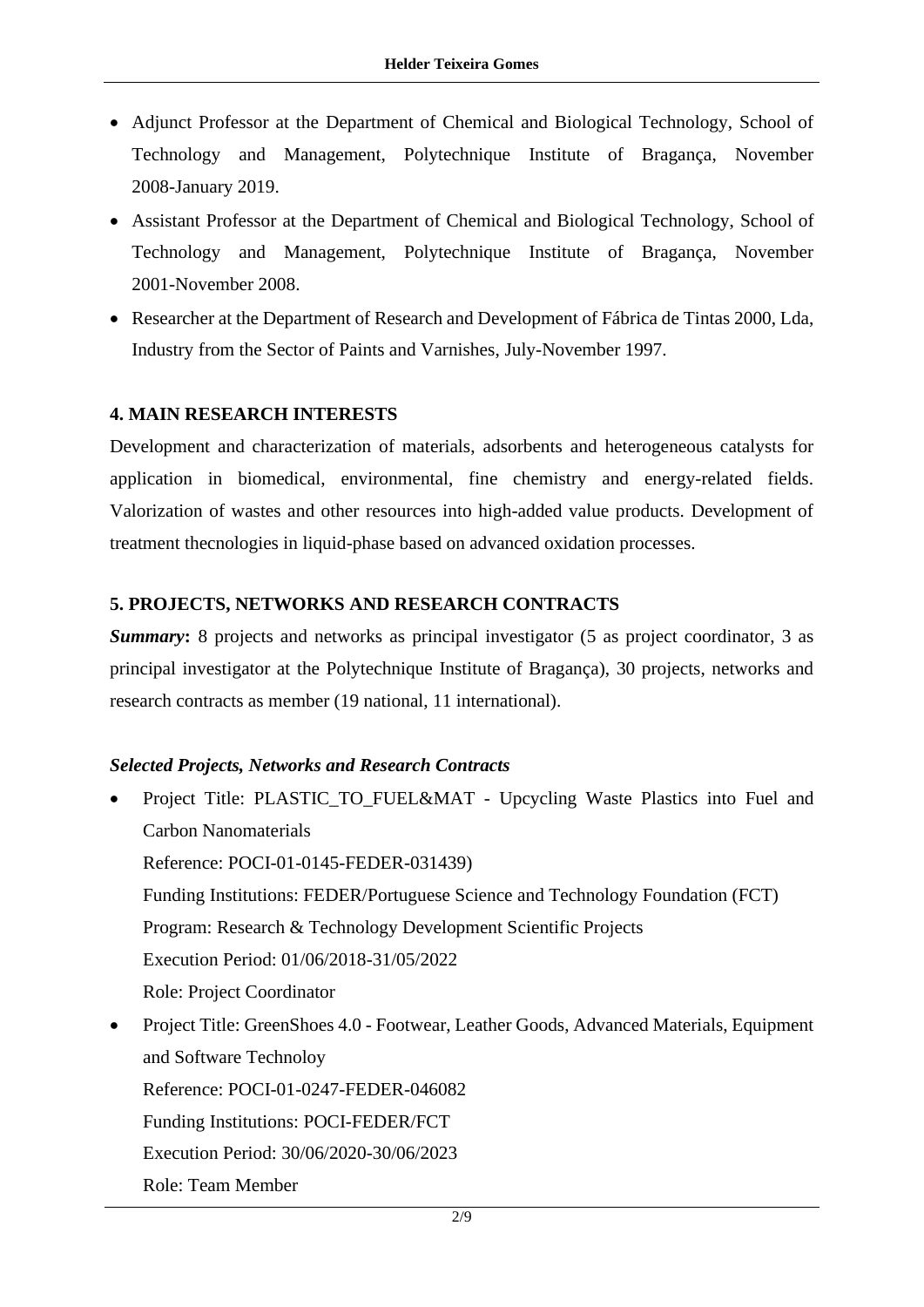- Project Title: VALORCOMP Valorization of compost and other residues resuting from the organic fraction of municipal solid waste Reference: 0119\_VALORCOMP\_2\_P Funding Institution: FEDER Program: INTERREG V-A Spain – Portugal (POCTEP) 2014-2020 Execution Period: 01/10/2015-31/12/2020 Role: Project Coordinator
- Project Title: SHOE@FUTURE Technology Solutions for Professional Footwear Reference: POCI-01-0247-FEDER-033835 Funding Institution: Portuguese National Agency of Inovation (ANI) Execution Period: 16/07/2018-15/07/2021 Role: Team Member
- Project Title: BacchusTech Integrated Approach for the Valorisation of Winemaking Residues

Reference: POCI-01-0247-FEDER-069583

Funding Institution: Portuguese National Agency of Inovation (ANI)

Execution Period: 01/01/2021-30/06/2023

Role: Team Member

• Project Title: BagaÇo+Valor - Clean technology for the enhancement of olive pomace by-product nthe olive oil extracting industry Reference: NORTE-01-0247-FEDER-072124 Funding Institution: Portuguese National Agency of Inovation (ANI) Execution Period: 01/01/2021-30/06/2023

Role: Team Member

• Project Title: Unidade de Produção de Eletricidade em Pequena Escala Através da Gaseificação da Biomassa

Reference: PCIF/GVB/0197/2017

Funding Institution: Portuguese Science and Technology Foundation (FCT) Program: R&D Projects in the framework of Prevent and Fight Forest Fires

Execution Period: 01/03/2019-28/02/2022

Role: Team Member

• Project Title: RTChip4Theranostics - Real time Liver-on-a-chip platform with integrated micro(bio)sensors for preclinical validation of graphene-based magnetic nanocarriers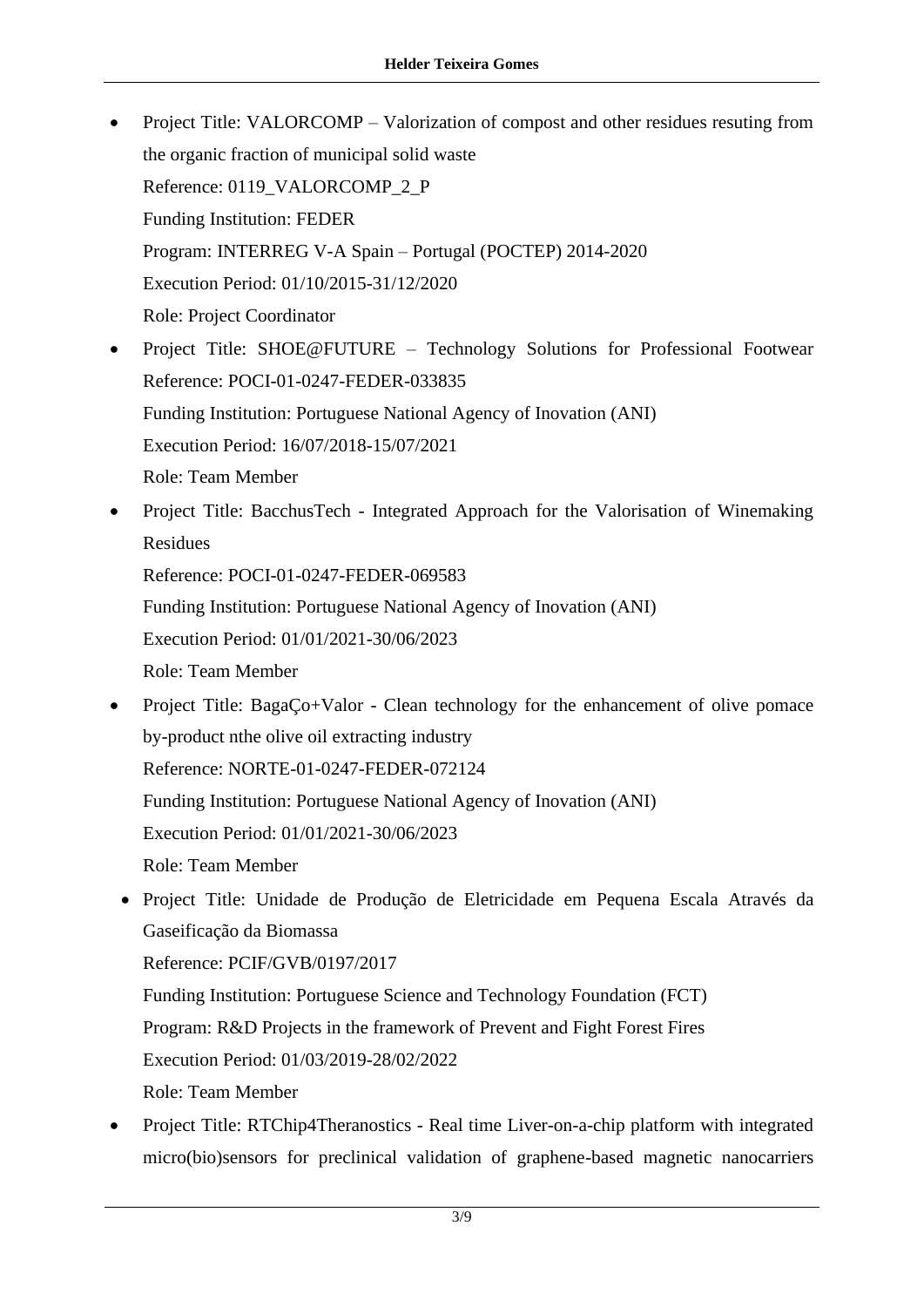towards cancer theranostics Reference: PTDC/EMD-EMD/29394/2017 Funding Institutions: Northern Regional Operational Program/FEDER/Portuguese Science and Technology Foundation (FCT) Program: Research & Technology Development Scientific Projects Execution Period: 01/07/2018-30/06/2021 Role: Project Coordinator at IPB • Project Title: Development of novel porous carbons and carbide materials to be used in the separation of hexane isomers in gas phase and in the treatment of wastewater Funding Institutions: FCT/DAAD Programme: Programme for Cooperation in Science between Portugal and Germany (2019-2020) Execution Period: 01/03/2019-31/12/2021 Role: Project Coordinator at IPB • Project Title: ExtraLightSafeShoe – Development of polymeric solutions for technical footwear

Reference: POCI-01-0247-FEDER-017570) Funding Institution: Portuguese National Agency of Inovation (ANI) Execution Period: 01/10/2016-02/04/2019 (30 meses) Role: Team Member

• Project Title: Catalysis and materials Reference: NORTE-07-0124-FEDER-000015 Funding Institution: FEDER/Portuguese Science and Technology Foundation (FCT) Program: Programa Operacional do Norte Execution Period: 01/01/2013-30/06/2015 Role: Principal Investigator at Polytechnique Institute of Bragança

## **6. PUBLICATIONS**

*Summary:* 4 book chapters, 75 papers in international journals, 4 papers in national journals, 44 papers in conference proceedings, 14 invited lectures, 89 oral communications and 109 poster communications

*ORCID:* http://orcid.org/0000-0001-6898-2408; *H Index:* 28; *Citations:* 2211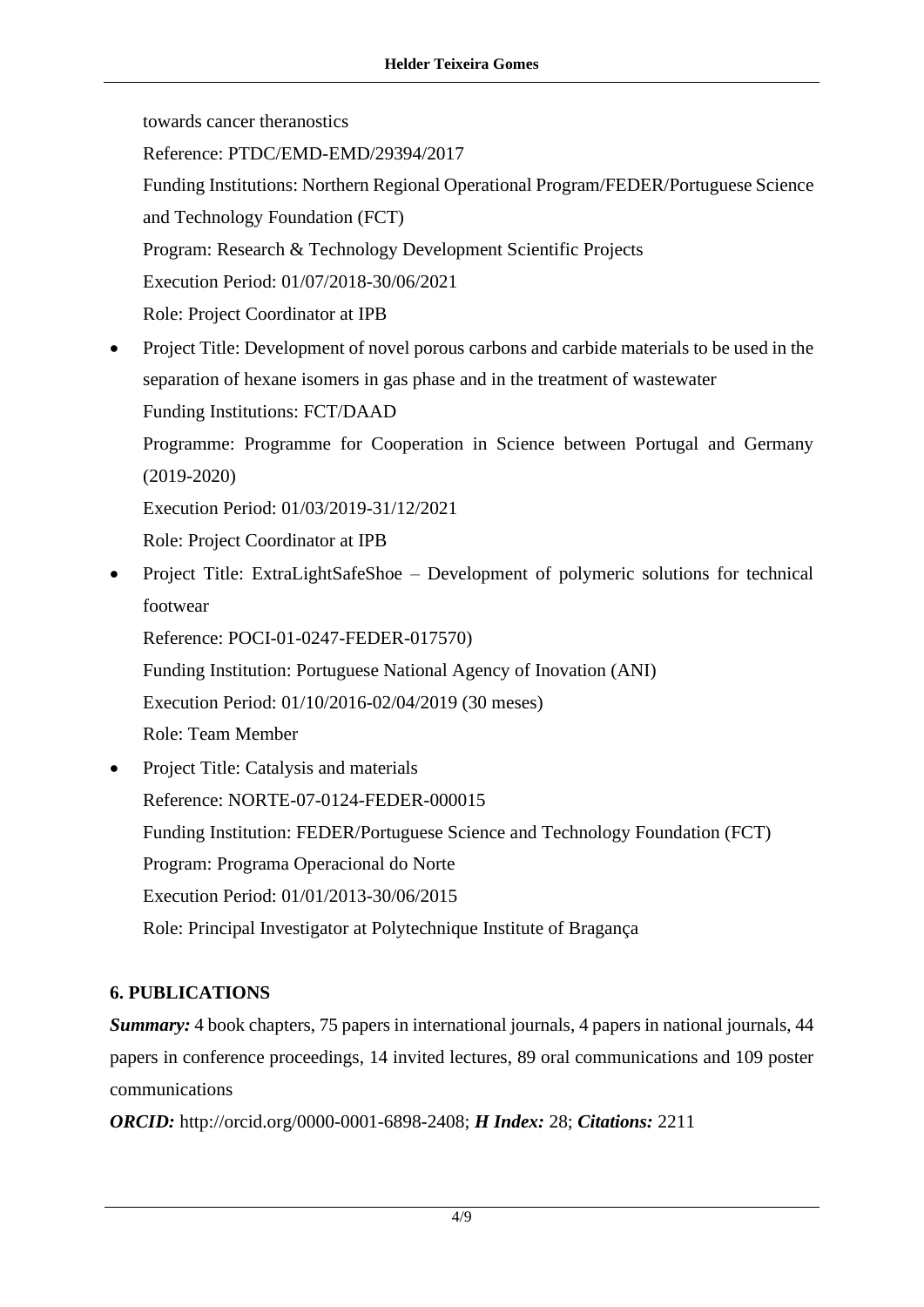#### *Selected Papers in international journals (ISI Indexed; IF Impact Factor)*

- Diaz de Tuesta J.L., Saviotti M.C., Roman F.F., Pantuzza G.F., Sartori H.J.F., Shinibekova A., Kalmakhanova M.S., Massalimova B.K., Pietrobelli J.M.T.A., Lenzi G.G., Arrobas M., Gomes H.T., Assisted hydrothermal carbonization of agroindustrial byproducts as effective step in the production of activated carbon catalysts for wet peroxide oxidation of micro-pollutants, Journal of Environmental Chemical Engineering 9 p. 105004 (2021), DOI: 10.1016/j.jece.2020.105004
- Huaccallo-Aguilar Y., Diaz de Tuesta J.L., Álvarez-Torrellas S., Gomes H.T., Larriba M., Ovejero G., García J., New insights on the removal of diclofenac and ibuprofen by CWPO using a magnetite-based catalyst in an up-flow fixed-bed reactor, *Journal of Environmental Management* **281** p. 111913 (2021), DOI: 10.1016/j.jenvman.2020.111913
- Roman F.F., Diaz de Tuesta J.L., Praça P., Silva A.M.T., Faria J.L., Gomes H.T., Hydrochars from compost derived from municipal solid waste: production process optimization and catalytic applications, *Journal of Environmental Chemical Engineering* **9** p. 104888 (2021), DOI: 10.1016/j.jece.2020.104888
- Pinho M.T., Ribeiro R.S., Gomes H.T., Faria J.L., Silva A.M.T., Screening of activated carbons for the treatment of highly concentrated phenol solutions using catalytic wet peroxide oxidation: the effect of iron impurities on the catalytic activity, *Catalysts* **10** p. 1318 (2020), DOI: 10.3390/catal10111318
- Diaz de Tuesta J.L., Pantuzza G.F., Silva A.M.T., Praça P., Faria J.L., Gomes H.T., Catalysts prepared with matured compost derived from a municipal solid waste obtained in mechanical-biological treatment plants: Wet peroxide oxidation of pollutants with different lipophilicity, *Catalysts* **10** p. 1243 (2020), DOI: 10.3390/catal10111243
- Diaz de Tuesta J.L., Quintanilla A., Casas J.A., Morales-Torres S., Faria J.L., Silva A.M.T., Gomes H.T., The pH effect on the kinetics of 4-nitrophenol removal by CWPO with doped carbon black catalysts, *Catalysis Today* **356** p. 205-215 (2020), DOI: 10.1016/j.cattod.2019.08.033 (IF = 4.888)
- Diaz de Tuesta J.L., Silva A.M.T., Faria J.L., Gomes H.T., Adsorption of Sudan-IV contained in oily wastewater on lipophilic activated carbons: kinetic and isotherm modelling, *Environmental Science and Pollution Research* **27** p. 20770-20785 (2020), DOI: 10.1007/s11356-020-08473-1 (IF = 2.914)
- Kalmakhanova M.S., Diaz de Tuesta J.L., Massalimova B.K., Gomes H.T., Pillared clays from natural resourses as catalysts for catalytic wet peroxide oxidation: Characterization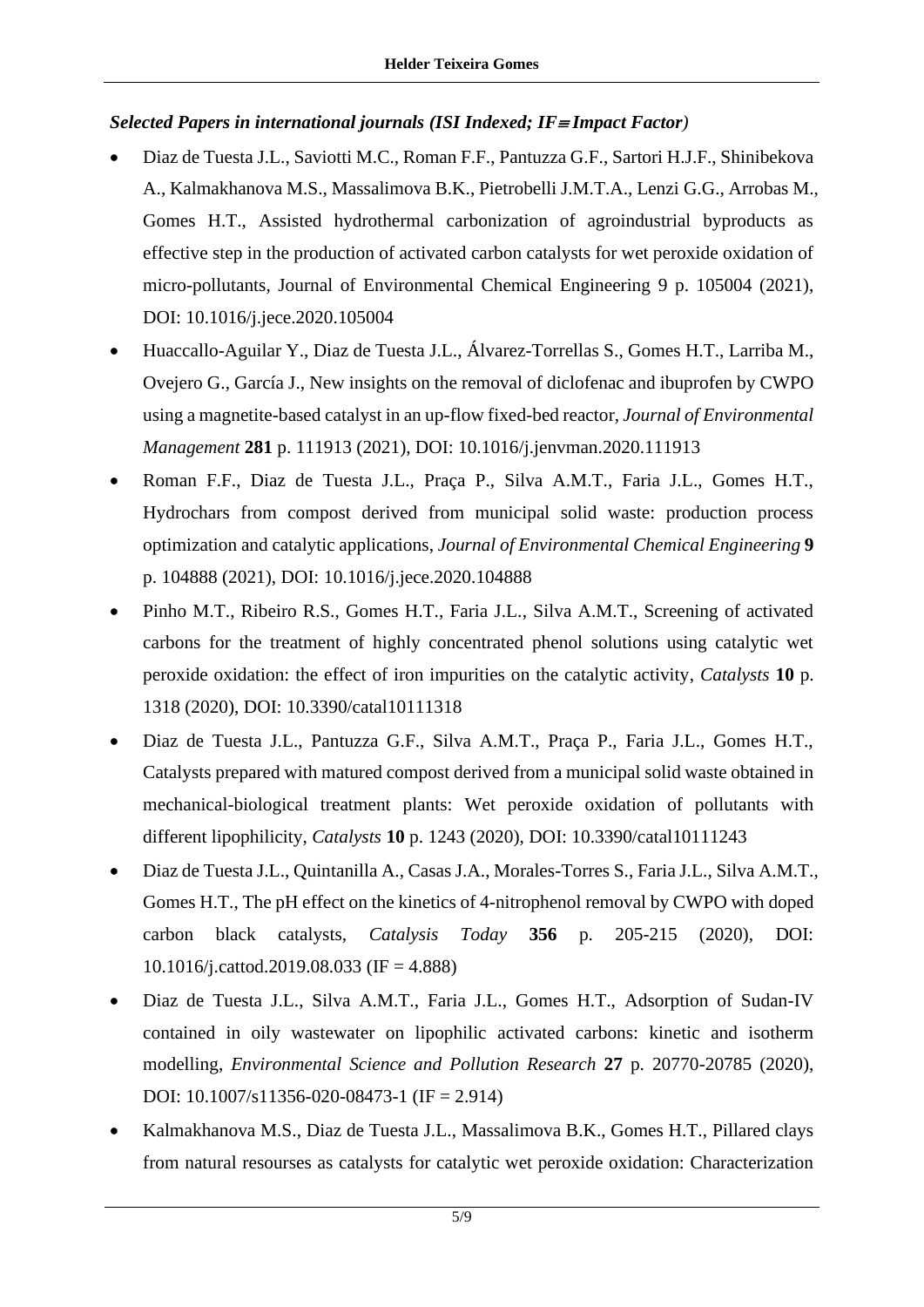and Kinetic Insights, *Environmental Engineering Research* **25** p. 186-196 (2020) DOI:  $10.4491/$ eer.2018.402 (IF = 1.087)

- Ribeiro R.S., Frontistis Z., Mantzavinos D., Silva A.M.T., Faria J.L., Gomes H.T., Screening of heterogeneous catalysts for the activated persulfate oxidation of sulfamethoxazole in aqueous matrices. Does the matrix affect the selection of catalyst?, *Journal of Chemical Technology and Biotechnology* **94** p. 2425-2432 (2019), DOI:  $10.1002$ /jctb.6080 (IF = 2.659)
- Martin-Martinez M., Machado B.F., Serp P., Morales-Torres S., Silva A.M.T., Figueiredo J.L., Faria J.L., Gomes H.T., Carbon nanotubes as catalysts for wet peroxide oxidation: The effect of surface chemistry, *Catalysis Today* **357** p. 332-340 (2020), DOI: 10.1016/j.cattod.2019.03.014 (IF = 4.888)
- Silva A.S., Kalmakhanova M.S., Massalimova B.K., Diaz de Tuesta J.L.\*, Gomes H.T.\*, Wet peroxide oxidation of paracetamol using acid activated and Fe/Co pillared clay catalysts prepared from natural clays, *Catalysts* **9**, 705, p. 1-16 (2019)
- Ribeiro R.S., Gallo J., Bañobre-López M., Silva A.M.T., Faria J.L., Gomes H.T., Enhanced performance of cobalt ferrite encapsulated in graphitic shell by means of AC magnetically activated catalytic wet peroxide oxidation of 4-nitrophenol, *Chemical Engineering Journal* **376**, 12012 (2019). DOI: 10.1016/j.cej.2018.09.173 (IF = 8.355)
- Kalmakhanova M.S., Massalimova B.K., Gomes H.T., Diaz de Tuesta J.L., Tsoy I.G., Aidarova A.O., Obtaining of zirconium catalysts based on pillared clays for peroxide oxidation of 4-nitrophenol, *News of the National Academy of Sciences of the Republic of Kazakhstan, Series Chemistry and Technology* **4** p. 14-21 (2018)
- Rodrigues R.O., Baldi G., Doumett S., Garcia-Hervia L., Gallo J., Bañobre-López M., Dražić G., Calhelha R.C., Ferreira I.C.F.R., Lima R., Gomes H.T., Silva A.M.T., Multifunctional graphene-based magnetic nanocarriers for combined magnetic hyperthermia and dual stimuli-responsive drug delivery, *Materials Science & Engineering* C **93** p. 206-217 (2018). DOI: 10.1016/j.msec.2018.07.060 (IF = 5.080)
- Karimi M., Silva J.A.C., Gonçalves C., Diaz de Tuesta J.L., Rodrigues A.E., Gomes H.T., CO<sup>2</sup> Capture in chemically and thermally modified activated carbons using breakthrough measurements: experimental and modeling study, *Industrial & Engineering Chemistry Research* **57** p. 11154–11166 (2018). DOI: 10.1021/acs.iecr.8b00953 (IF = 2.843)
- Martin-Martinez M., Álvarez-Torrellas S., García J., Silva A.M.T., Faria J.L., Gomes H.T., Exploring the activity of chemical-activated carbons synthesized from peach stones as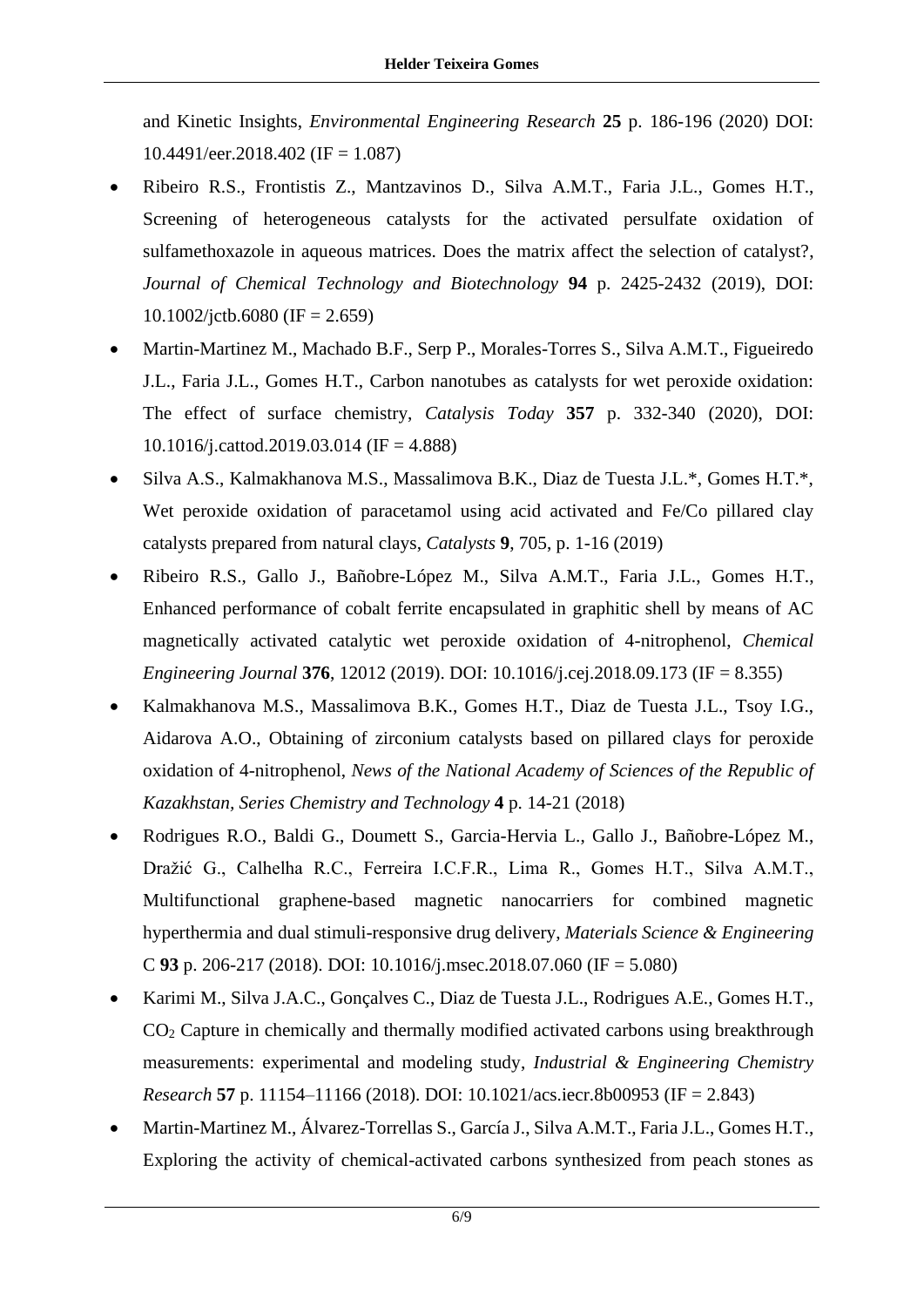metal-free catalysts for wet peroxide oxidation, *Catalysis Today* **313** p. 20-25 (2018). DOI: 10.1016/j.cattod.2018.01.003 (IF = 4.636)

- Methenitia M.E., Frontistis Z., Ribeiro R.S., Silva A.M.T., Faria J.L., Gomes H.T., Mantzavinos D., Degradation of propyl paraben by activated persulfate using iron-containing magnetic carbon xerogels: Investigation of water matrix and process synergy effects, *Environmental Science and Pollution Research* **25** p. 34801-34810 (2018). DOI: 10.1007/s11356-017-0178-9 (IF = 2.741)
- Kalmakhanova M.S.\* , Massalimova B.K., Diaz de Tuesta J.L., Gomes H.T., Nurlibaeva A., Novelty pillared clays for the removal of 4-nitrophenol by catalytic wet peroxide oxidation, *News of the National Academy of Sciences of the Republic of Kazakhstan, Series of Geology and Technical Sciences* **3** p. 12-19 (2018)
- Ribeiro R.S., Silva A.M.T., Figueiredo J.L., Faria J.L., Gomes H.T., The role of cobalt in bimetallic iron-cobalt magnetic carbon xerogels developed for catalytic wet peroxide oxidation, *Catalysis Today* **296C** p.66-75 (2017). DOI: 10.1016/j.cattod.2017.06.023 (IF = 4.636)
- Ribeiro R.S., Rodrigues R.O., Silva A.M.T., Tavares P.B., Carvalho A.M.C., Figueiredo J.L., Faria J.L., Gomes H.T., Hybrid magnetic graphitic nanocomposites towards catalytic wet peroxide oxidation of the liquid effluent from a mechanical biological treatment plant for municipal solid waste, *Applied Catalysis B: Environmental* **219C** p. 645-657 (2017). DOI: 10.1016/j.apcatb.2017.08.013 (IF = 9.446)
- Martin-Martinez M., Barreiro M.F.F., Silva A.M.T., Figueiredo J.L., Fariab J.L., Gomes H.T., Lignin-based activated carbons as metal-free catalysts for the oxidative degradation of 4-nitrophenol in aqueous solution, *Applied Catalysis B: Environmental* **219C** p. 372-378 (2017). DOI: 10.1016/j.apcatb.2017.07.065 (IF = 9.446)
- Outsiou A., Frontistis Z., Ribeiro R.S., Antonopoulou M., Konstantinou I.K., Silva A.M.T., Faria J.L., Gomes H.T., Mantzavinos D., Activation of sodium persulfate by magnetic carbon xerogels (CX/CoFe) for the oxidation of bisphenol A: Process variables effects, matrix effects and reaction pathways, *Water Research* **124** p. 97-107 (2017). DOI:  $10.1016$ /j.watres.2017.07.046 (IF = 6.942)
- Álvarez-Torrellas S., Martin-Martinez M., Gomes H.T., Ovejero G., García J., Enhancement of p-nitrophenol adsorption capacity through  $N_2$ -thermal-based treatment of activated carbons, *Applied Surface Science* **414**, p. 424-434 (2017). DOI: 10.1016/j.apsusc.2017.04.054 (IF = 3.387)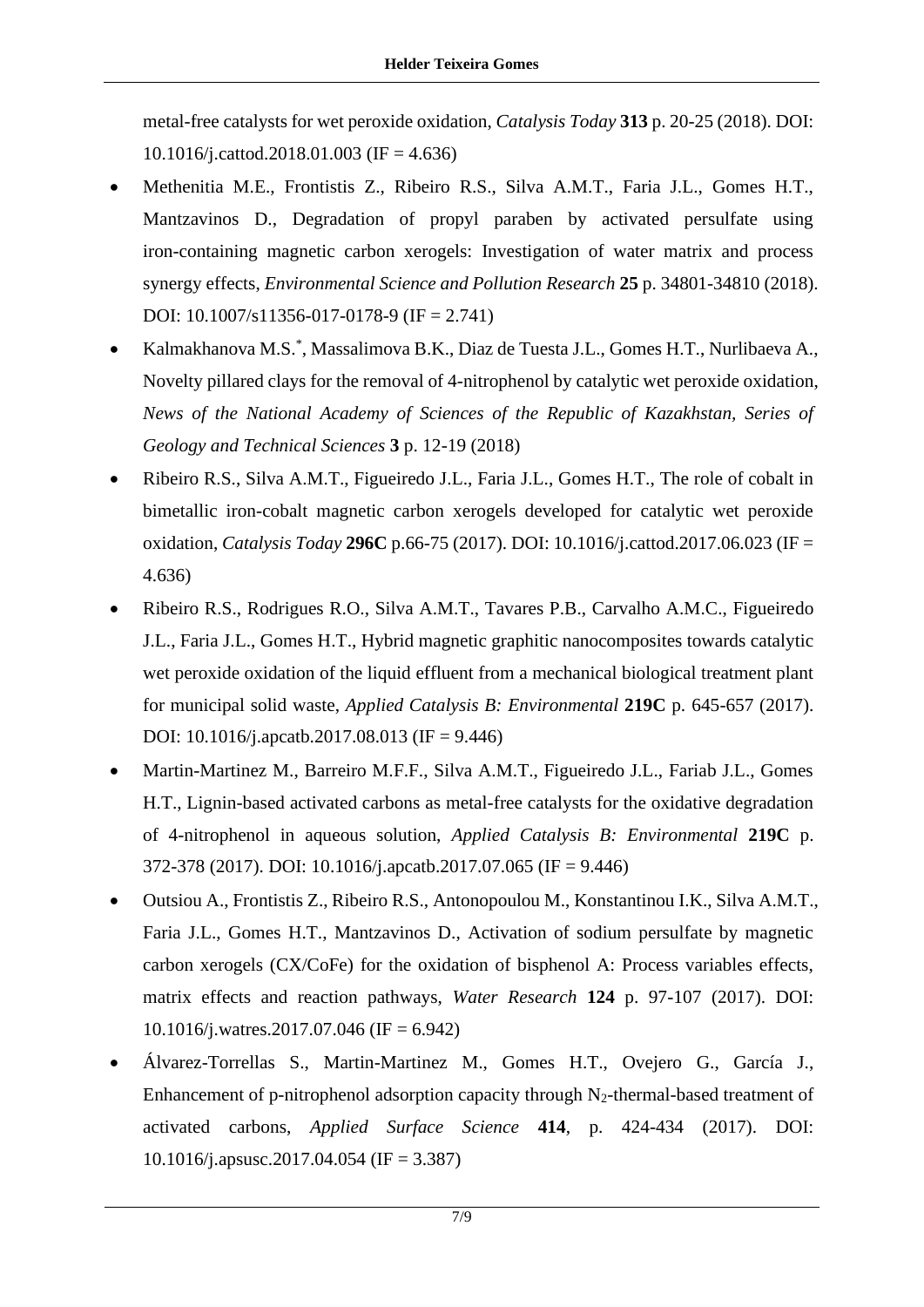- Ribeiro R.S., Silva A.M.T., Tavares P.B., Figueiredo J.L., Faria J.L., Gomes H.T., Hybrid magnetic graphitic nanocomposites for catalytic wet peroxide oxidation applications, *Catalysis Today* **280P1**, p. 184-191 (2017). DOI: 10.1016/j.cattod.2016.04.040 (IF = 4.636)
- Rodrigues R.O., Bañobre-López M., Gallo J., Tavares P.B., Silva A.M.T., Lima R., Gomes H.T., Haemocompatibility of iron oxide nanoparticles synthesized for theranostic applications: a high-sensitivity microfluidic tool, *Journal of Nanoparticle Research*, **18:194** (2016). DOI: 10.1007/s11051-016-3498-7 (IF = 1.88)
- Ribeiro R.S., Frontistis Z., Mantzavinos D., Venieri D., Antonopoulou M., Konstantinou I.K., Silva A.M.T., Faria J.L., Gomes H.T., Magnetic carbon xerogels for the catalytic wet peroxide oxidation of sulfamethoxazole in environmentally relevant water matrices, *Applied Catalysis B: Environmental* **199**, p. 170-186 (2016). DOI: 10.1016/j.apcatb.2016.06.021 (IF = 6.007)
- Martin-Martinez M., Ribeiro R.S., Machado B.F., Serp P., Morales-Torres S., Silva A.M.T., Figueiredo J.L., Faria J.L., Gomes H.T., The role of nitrogen doping in the performance of carbon nanotube catalysts: a catalytic wet peroxide oxidation application, *ChemCatChem* **8**, p. 2068-2078 (2016). DOI: 10.1002/cctc.201600123 (IF = 5.181)
- Álvarez-Torrellas S., Ribeiro R.S., Gomes H.T., Ovejero G., García J., Removal of antibiotic compounds by adsorption using glycerol-based carbon materials, *Chemical Engineering Journal* **296**, p. 277-288 (2016). DOI: 10.1016/j.cej.2016.03.112 (IF = 4.058)
- Ribeiro R.S., Silva A.M.T., Figueiredo J.L., Faria J.L., Gomes H.T., Catalytic wet peroxide oxidation: a route towards the application of hybrid magnetic carbon nanocomposites for the degradation of organic pollutants. A review, *Applied Catalysis B: Environmental* **187**, p. 428-460 (2016). DOI: 10.1016/j.apcatb.2016.01.033 (IF = 6.007)
- Pinho M.T., Silva A.M.T., Fathy N.A., Attia A.A., Gomes H.T., Faria J.L., Activated carbon xerogel-chitosan composite materials for catalytic wet peroxide oxidation under intensified process conditions, *Journal of Environmental Chemical Engineering* **3**, 1243-1251 (2015). DOI: 10.1016/j.jece.2014.10.020 (SJR = 0.810)
- Ribeiro R.S., Silva A.M.T., Pastrana-Martínez L.M., Figueiredo J.L., Faria J.L., Gomes H.T., Graphene-based materials for the catalytic wet peroxide oxidation of highly concentrated 4-nitrophenol solutions, *Catalysis Today* **249**, p. 204-212 (2015). DOI: 10.1016/j.cattod.2014.10.004 (IF = 3.309)
- Álvarez S., Ribeiro R.S., Gomes H.T., Sotelo J.L., García J., Synthesis of Carbon Xerogels